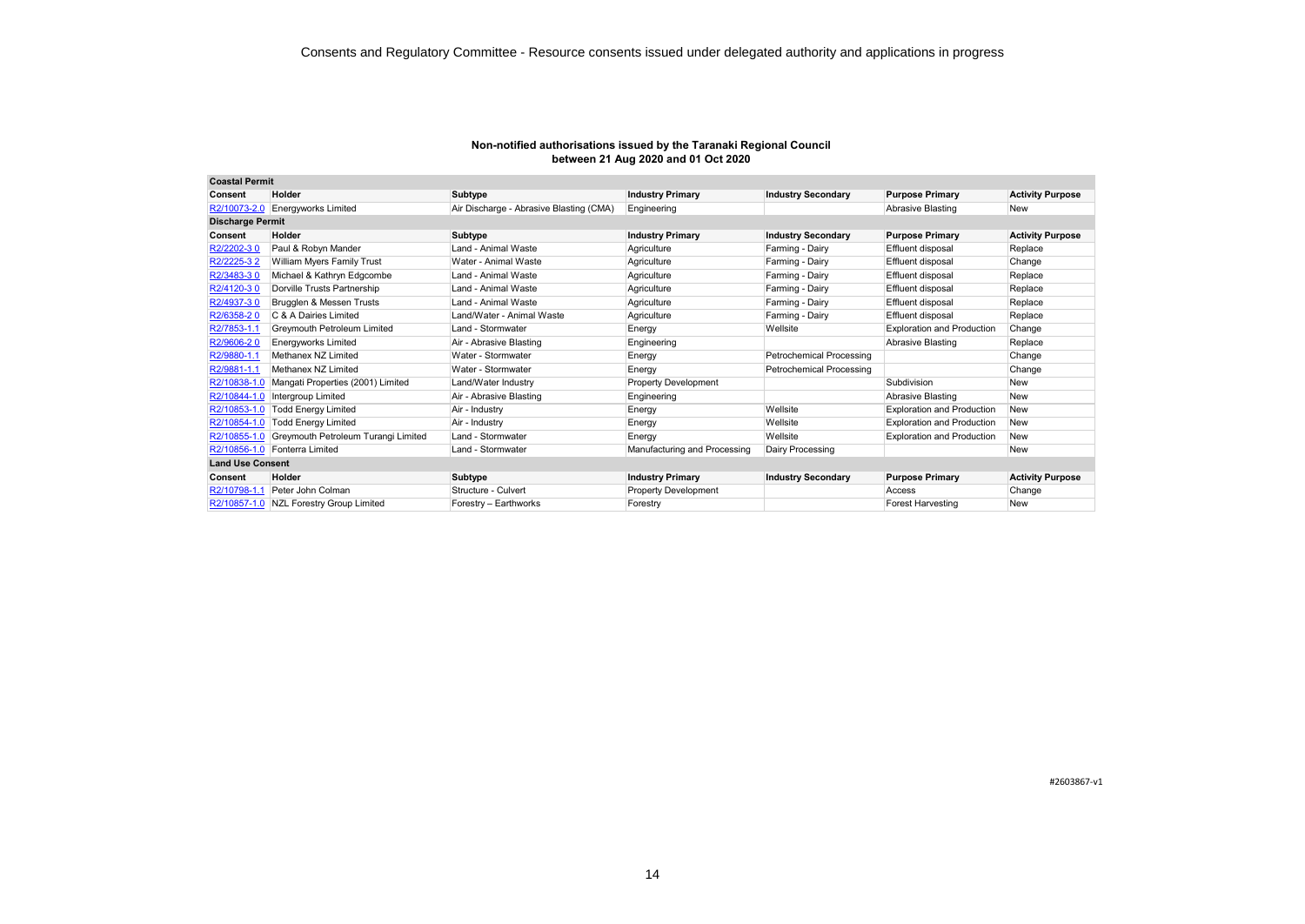Intergroup Limited **Expiry Date:** 01 Jun 2038 PO Box 58087, Botany, Auckland 2163 **Review Dates:** Jun 2023, Jun 2026,

R2/10844-1.0 **Commencement Date:** 21 Aug 2020 Jun 2029, Jun 2032, Jun 2035 **Activity Class:** Restricted discretionary

**Location:** 169 De Havilland Drive, Bell Block & **Application Purpose:** New various locations throughout the Taranaki region

To discharge emissions into the air from abrasive blasting operations at a permanent site at De Havilland Drive, Bell Block and from mobile operations throughout the Taranaki region excluding the Coastal Marine Area

### **Rohe:**

Ngaa Rauru Kiitahi (Statutory Acknowledgement) Ngaruahine (Statutory Acknowledgement) Ngati Maru Ngati Mutunga (Statutory Acknowledgement) Ngati Ruanui (Statutory Acknowledgement) Ngati Tama (Statutory Acknowledgement) Taranaki (Statutory Acknowledgement) Te Atiawa (Statutory Acknowledgement)

# **Engagement or consultation:**

| Kettle Handyman Service Limited                           | Written approval provided              |
|-----------------------------------------------------------|----------------------------------------|
| Naki Nitro Indoor Karting                                 | Written approval provided              |
| Taranaki Pine                                             | Written approval provided              |
| Te Kaahui o Rauru - Legal Entity of Ngaa<br>Rauru Kiitahi | Provided with application              |
| Te Kahui o Taranaki Trust                                 | Provided with application              |
| Te Korowai O Ngaruahine Trust                             | Comment on application received        |
|                                                           | • Do not oppose, subject to conditions |
| Te Kotahitanga o Te Atiawa Trust                          | Provided with application              |
| Te Runanga o Ngati Maru (Taranaki) Trust                  | Provided with application              |
| Te Runanga o Ngati Mutunga                                | Provided with application              |
| Te Runanga O Ngāti Ruanui Trust                           | Provided with application              |
| Te Runanga O Ngati Tama                                   | Provided with application              |

Working for Health Ltd Written approval provided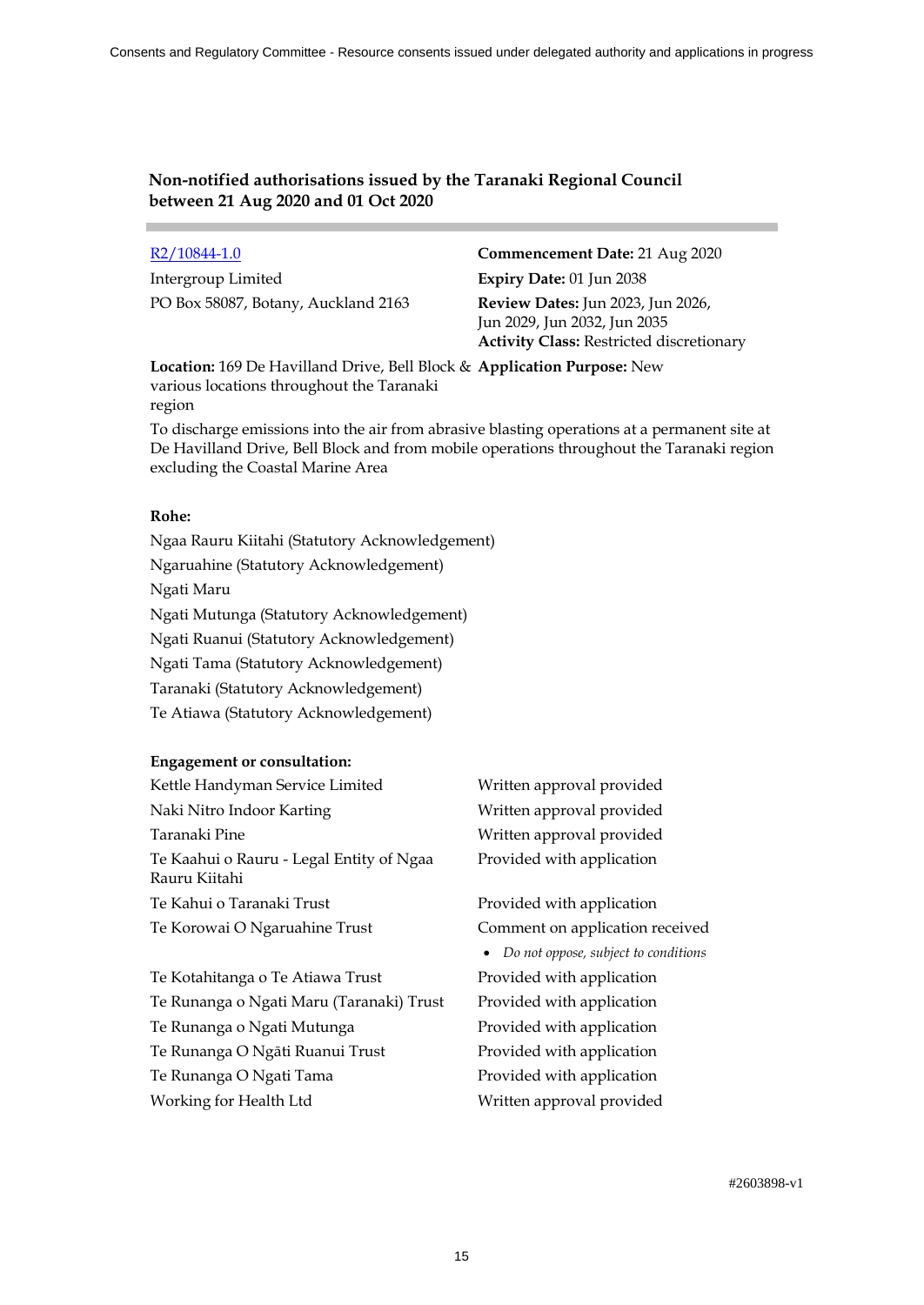| R2/10798-1.1                                                                                                                       | Commencement Date: 26 Aug 2020       |
|------------------------------------------------------------------------------------------------------------------------------------|--------------------------------------|
| Peter John Colman                                                                                                                  | Expiry Date: 01 Jun 2038             |
| 375B Lower Pitone Road, RD 4, New Plymouth Review Dates: Jun 2026, Jun 2032<br>4374                                                | <b>Activity Class: Discretionary</b> |
| Location: 1788 Mangorei Road, Mangorei                                                                                             | <b>Application Purpose: Change</b>   |
| To install a culvert in an unnamed tributary of the Pukekotahuna Stream, including the<br>associated disturbance of the stream bed |                                      |

Change of consent conditions to change the culvert size

# **Rohe:**

Taranaki (Statutory Acknowledgement) Te Atiawa (Statutory Acknowledgement)

# **Engagement or consultation:**

| Te Kahui o Taranaki Trust        | Provided with application             |
|----------------------------------|---------------------------------------|
| Te Kotahitanga o Te Atiawa Trust | Comment on application received       |
|                                  | • Application lacks sufficient detail |

| R2/10853-1.0                             | Commencement Date: 31 Aug 2020                               |
|------------------------------------------|--------------------------------------------------------------|
| <b>Todd Energy Limited</b>               | Expiry Date: 01 Jun 2025                                     |
| PO Box 802, New Plymouth 4340            | <b>Review Dates:</b><br><b>Activity Class: Discretionary</b> |
| Location: McKee-D wellsite, 1444 Otaraoa | <b>Application Purpose: New</b>                              |

Road, Tikorangi

To discharge emissions to air from the plugging and abandonment of three oil and gas wells at the McKee-D wellsite

# **Rohe:**

Te Atiawa (Statutory Acknowledgement)

#### **Engagement or consultation:**

| Otaraua Hapu Trust               | Applicant provided application |
|----------------------------------|--------------------------------|
| Te Kotahitanga o Te Atiawa Trust | Provided with application      |
| Te Kotahitanga o Te Atiawa Trust | Applicant provided application |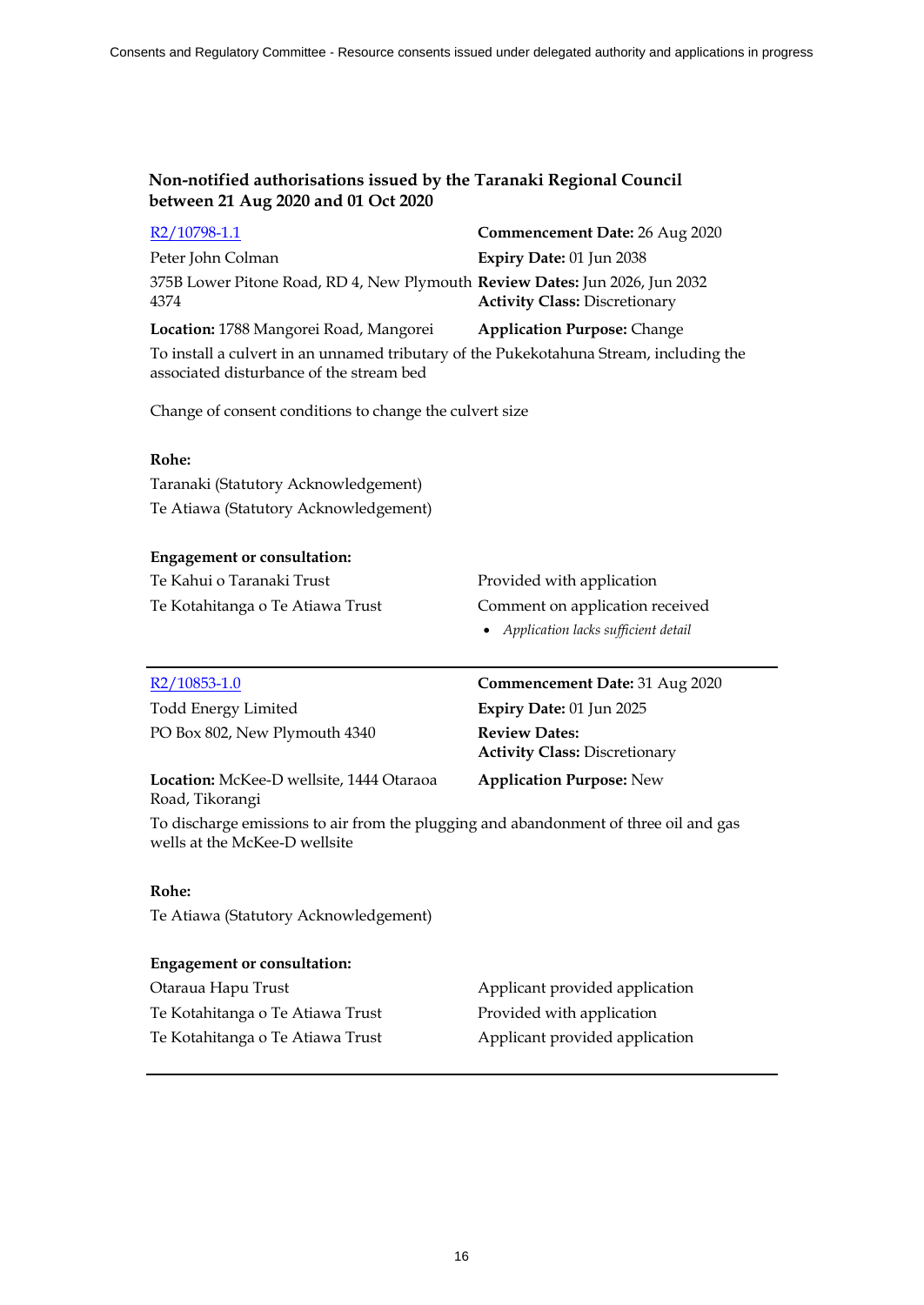| $R2/10854-1.0$                | Commencement Date: 31 Aug 2020                               |
|-------------------------------|--------------------------------------------------------------|
| <b>Todd Energy Limited</b>    | Expiry Date: 01 Jun 2025                                     |
| PO Box 802, New Plymouth 4340 | <b>Review Dates:</b><br><b>Activity Class: Discretionary</b> |
|                               |                                                              |

**Location:** McKee-A wellsite, 1444 Otaraoa Road, Tikorangi

**Application Purpose:** New

To discharge emissions to air from the plugging and abandonment of three oil and gas wells at the McKee-A wellsite

### **Rohe:**

Te Atiawa (Statutory Acknowledgement)

#### **Engagement or consultation:**

Otaraua Hapu Trust **Applicant provided application** Te Kotahitanga o Te Atiawa Trust Provided with application Te Kotahitanga o Te Atiawa Trust Applicant provided application

PO Box 444, Hawera 4640 **Review Dates:** 

R2/10856-1.0 **Commencement Date:** 01 Sep 2020 Fonterra Limited **Expiry Date:** 01 Jun 2023 **Activity Class:** Controlled

### **Location:** 275 Manawapou Road, Hawera **Application Purpose:** New

To discharge stormwater and sediment arising from earthworks into land in the vicinity of an unnamed tributary of the Tangahoe River

# **Rohe:**

Ngati Ruanui

# **Engagement or consultation:**

Te Runanga O Ngāti Ruanui Trust Provided with application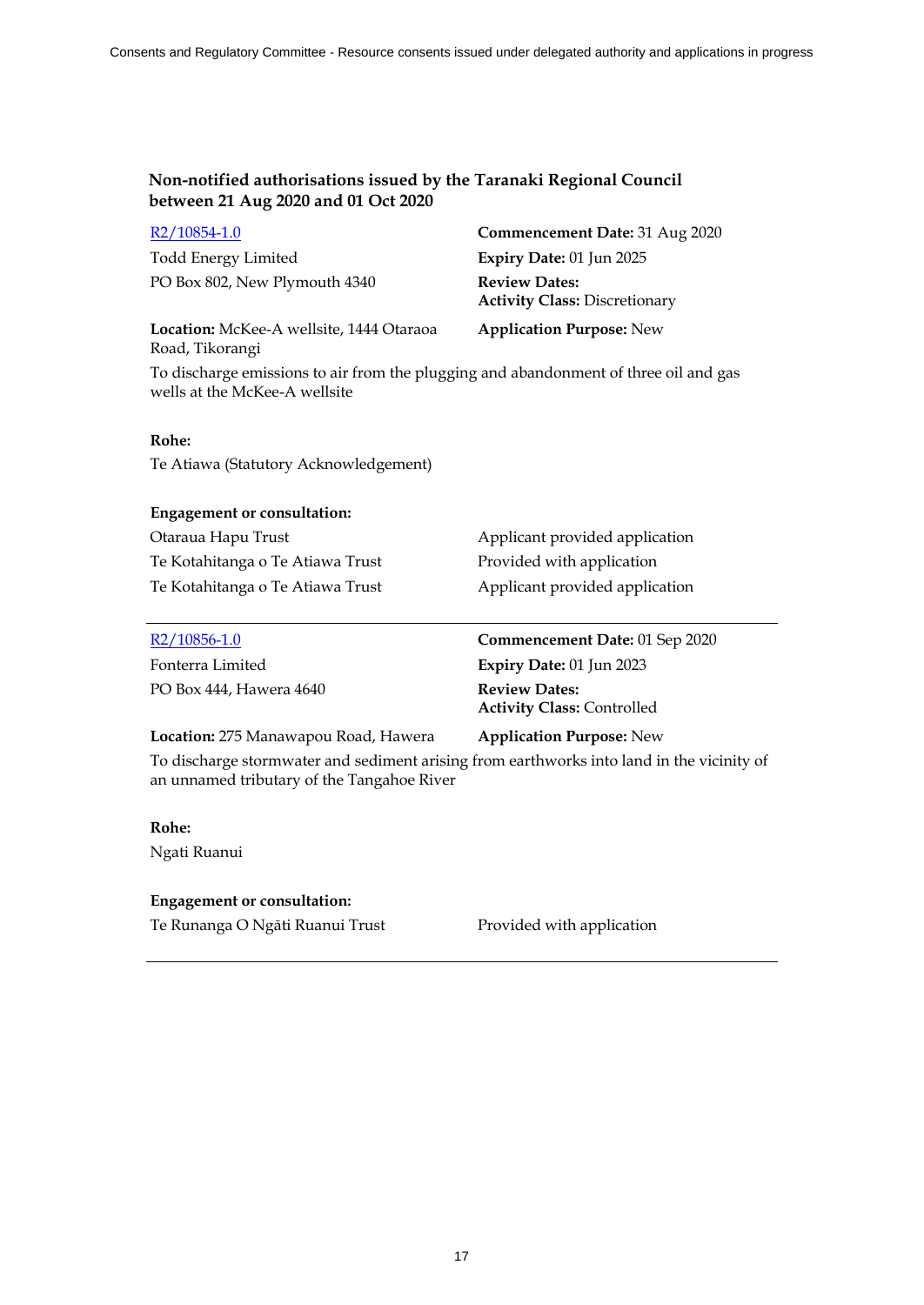Energyworks Limited **Expiry Date:** 01 Jun 2038

R2/9606-2.0 **Commencement Date:** 03 Sep 2020 PO Box 346, New Plymouth 4340 **Review Dates:** Jun 2023, Jun 2026, Jun 2029, Jun 2032, Jun 2035 **Activity Class:** Discretionary

**Location:** 221A Connett Road East, Bell Block & various locations throughout the Taranaki region and the coastal marine area

**Application Purpose:** Replace

To discharge emissions into the air associated with abrasive blasting operations, spray painting and associated activities at a permanent site at Connett Road East, Bell Block and from mobile operations throughout the Taranaki region, including parts of the coastal marine area

#### **Rohe:**

Ngaruahine (Statutory Acknowledgement) Ngati Maru Ngati Mutunga (Statutory Acknowledgement) Ngati Tama (Statutory Acknowledgement) Taranaki (Statutory Acknowledgement) Te Atiawa (Statutory Acknowledgement)

# **Engagement or consultation:**

Te Kahui o Taranaki Trust Provided with application

Te Kotahitanga o Te Atiawa Trust Provided with application Te Runanga o Ngati Maru (Taranaki) Trust Provided with application Te Runanga o Ngati Mutunga Provided with application

Port Taranaki Limited Applicant provided application Te Korowai O Ngaruahine Trust Comment on application received

- *Application lacks sufficient detail*
- *Do not oppose, subject to conditions*

Te Runanga O Ngati Tama Provided with application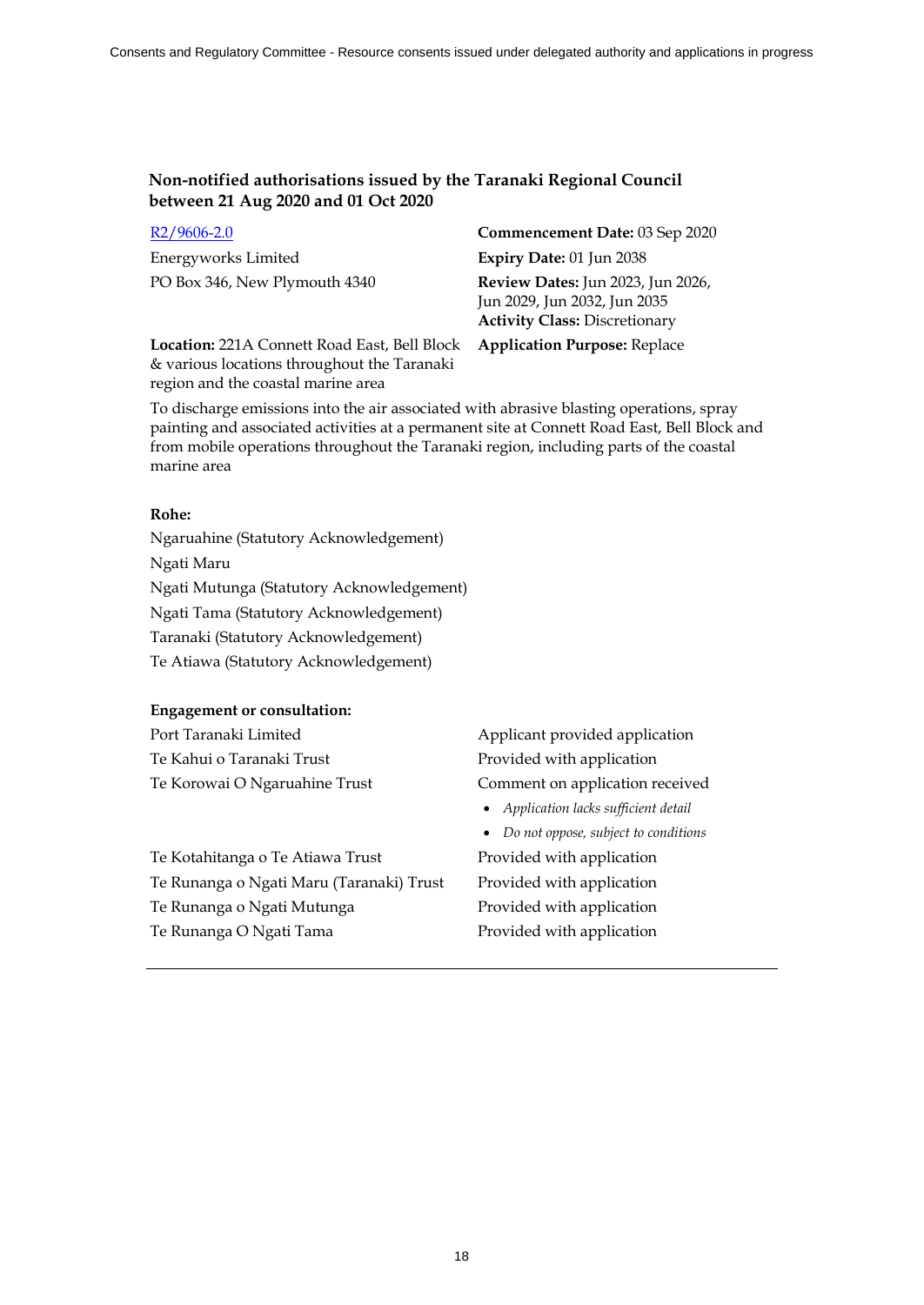Energyworks Limited **Expiry Date:** 01 Jun 2038

R2/10073-2.0 **Commencement Date:** 03 Sep 2020 PO Box 346, New Plymouth 4340 **Review Dates:** Jun 2023, Jun 2026, Jun 2029, Jun 2032, Jun 2035 **Activity Class:** Discretionary

**Location:** 221A Connett Road East, Bell Block & various locations throughout the Taranaki region and the coastal marine area

**Application Purpose:** New

To discharge emissions into the air associated with abrasive blasting operations, spray painting and associated activities at a permanent site at Connett Road East, Bell Block and from mobile operations throughout the Taranaki region, including parts of the coastal marine area

#### **Rohe:**

Ngaruahine (Statutory Acknowledgement) Ngati Maru Ngati Mutunga (Statutory Acknowledgement) Ngati Tama (Statutory Acknowledgement) Taranaki (Statutory Acknowledgement) Te Atiawa (Statutory Acknowledgement)

# **Engagement or consultation:**

Te Kahui o Taranaki Trust Provided with application

Te Kotahitanga o Te Atiawa Trust Provided with application Te Runanga o Ngati Maru (Taranaki) Trust Provided with application Te Runanga o Ngati Mutunga Provided with application Te Runanga O Ngati Tama Provided with application

Port Taranaki Limited Applicant provided application Te Korowai O Ngaruahine Trust Comment on application received

- *Application lacks sufficient detail*
- *Do not oppose, subject to conditions*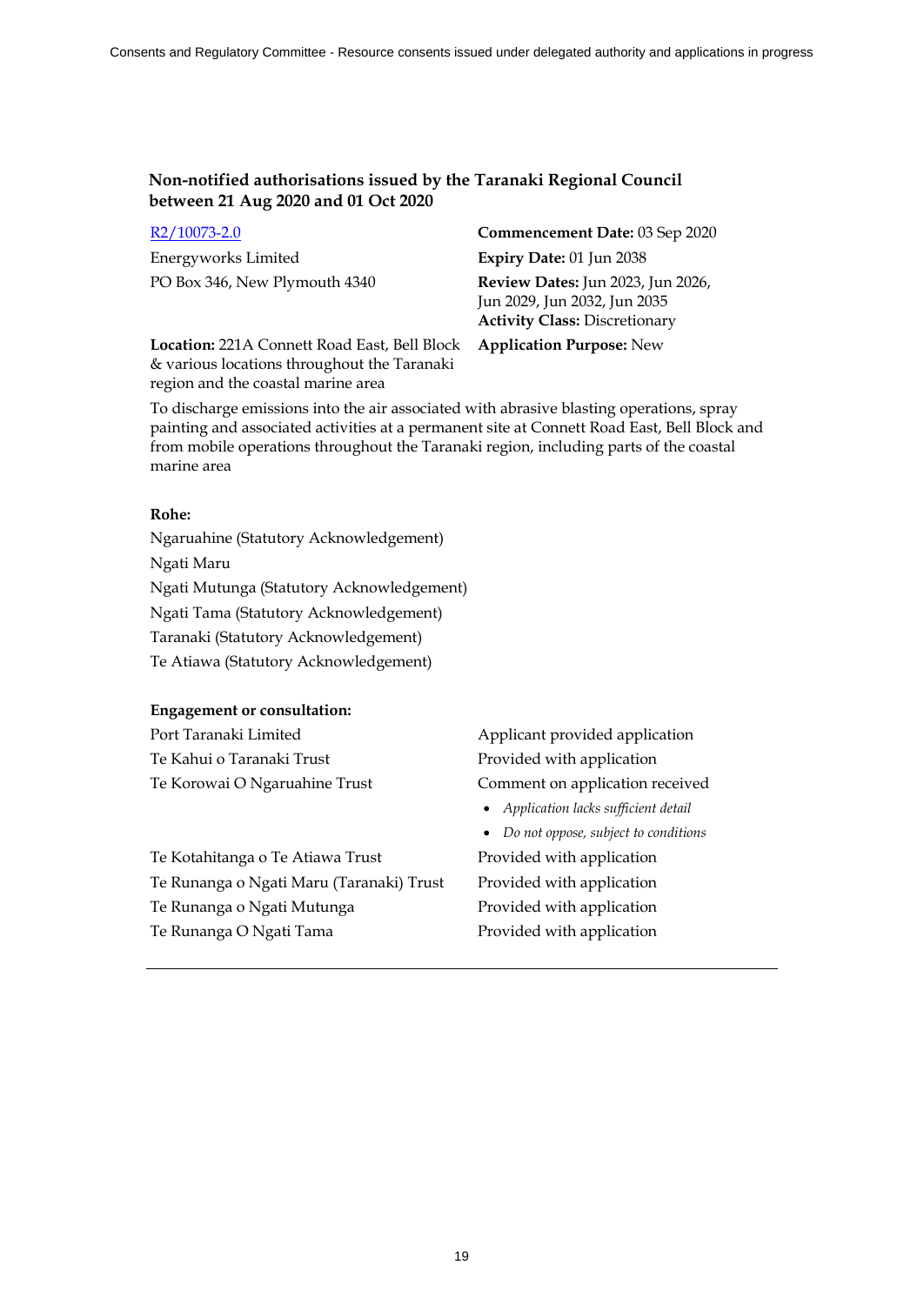| $R2/4937-3.0$                                                                                                                                     | Commencement Date: 03 Sep 2020                                                  |  |  |
|---------------------------------------------------------------------------------------------------------------------------------------------------|---------------------------------------------------------------------------------|--|--|
| Brugglen & Messen Trusts                                                                                                                          | Expiry Date: 01 Dec 2041                                                        |  |  |
| P & M Ruchti, 104 Wakeman Road, Acacia<br>Bay, Taupo 3330                                                                                         | Review Dates: Jun 2023, Jun 2029, Jun 2035<br><b>Activity Class: Controlled</b> |  |  |
| Location: 93B Climie Road, Ngaere                                                                                                                 | <b>Application Purpose: Replace</b>                                             |  |  |
| To discharge farm dairy effluent onto land                                                                                                        |                                                                                 |  |  |
| Rohe:                                                                                                                                             |                                                                                 |  |  |
| Ngaruahine (Statutory Acknowledgement)                                                                                                            |                                                                                 |  |  |
| Ngati Ruanui                                                                                                                                      |                                                                                 |  |  |
| <b>Engagement or consultation:</b>                                                                                                                |                                                                                 |  |  |
| Te Korowai O Ngaruahine Trust                                                                                                                     | Comment on application received                                                 |  |  |
|                                                                                                                                                   | Do not oppose, subject to conditions                                            |  |  |
|                                                                                                                                                   |                                                                                 |  |  |
| $R2/7853-1.1$                                                                                                                                     | Commencement Date: 08 Sep 2020                                                  |  |  |
| Greymouth Petroleum Limited                                                                                                                       | Expiry Date: 01 Jun 2027                                                        |  |  |
| PO Box 3394, New Plymouth 4341                                                                                                                    | Review Dates: Jun 2021<br><b>Activity Class: Discretionary</b>                  |  |  |
| Location: Turangi-B wellsite, 42 Turangi Road Application Purpose: Change<br>Upper, Motunui (Property owner: RJ Topless)                          |                                                                                 |  |  |
| To discharge treated stormwater from hydrocarbon exploration and production operations<br>at the Turangi-B wellsite onto and into land            |                                                                                 |  |  |
| Change of consent conditions to increase the catchment area for stormwater discharge and<br>the allowable chloride concentration of the discharge |                                                                                 |  |  |
| Rohe:                                                                                                                                             |                                                                                 |  |  |
| Te Atiawa (Statutory Acknowledgement)                                                                                                             |                                                                                 |  |  |
| <b>Engagement or consultation:</b>                                                                                                                |                                                                                 |  |  |
| Ngati Rahiri Hapu Trust                                                                                                                           | Consulted by applicant                                                          |  |  |
| Ralston John Topless                                                                                                                              | Written approval provided                                                       |  |  |
| Te Kotahitanga o Te Atiawa Trust                                                                                                                  | Provided with application                                                       |  |  |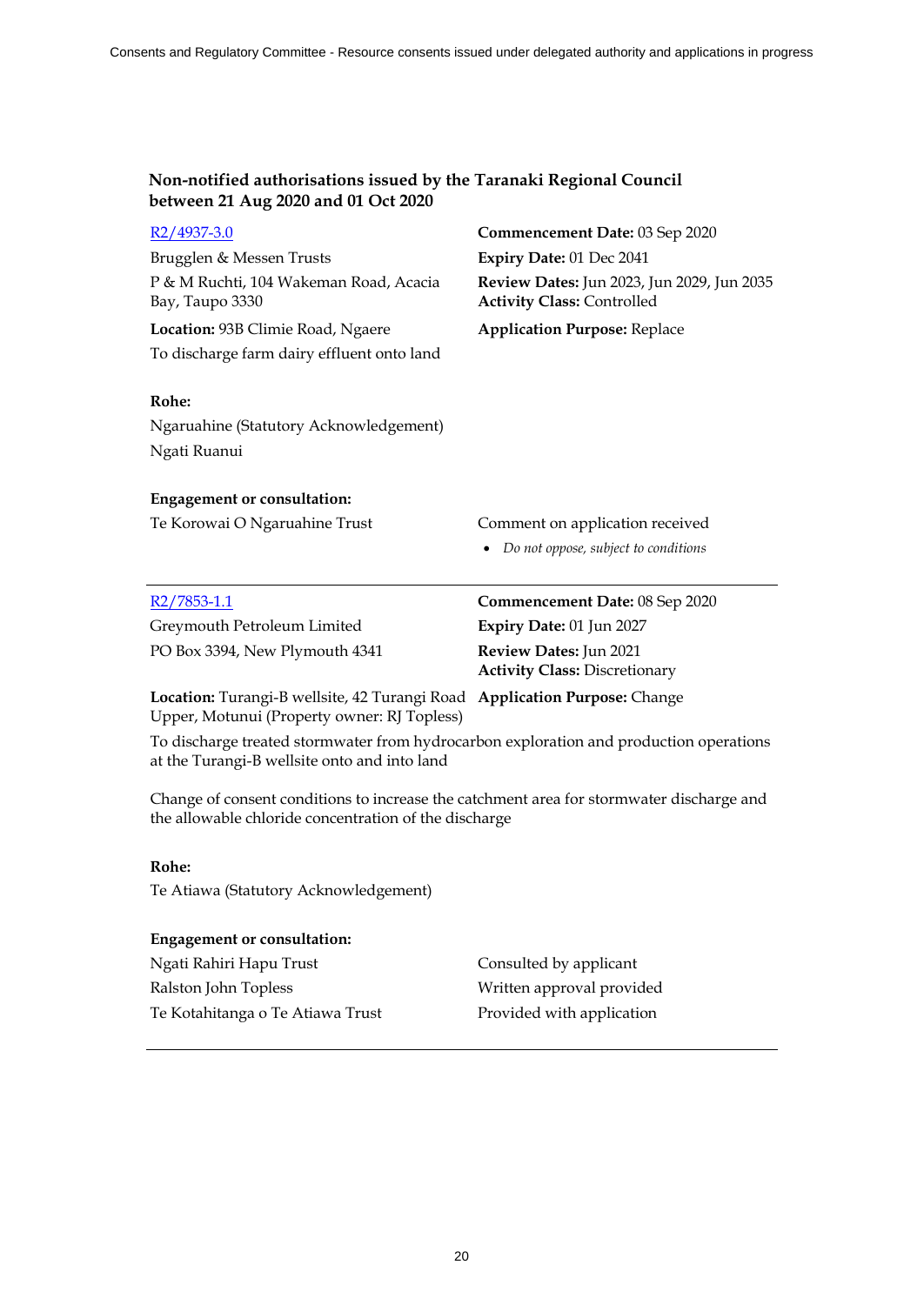| $R2/10855-1.0$                                                                                                       | Commencement Date: 08 Sep 2020                            |
|----------------------------------------------------------------------------------------------------------------------|-----------------------------------------------------------|
| Greymouth Petroleum Turangi Limited                                                                                  | Expiry Date: 01 Jun 2025                                  |
| PO Box 3394, Fitzroy, New Plymouth 4341                                                                              | <b>Review Dates:</b><br><b>Activity Class: Controlled</b> |
| Location: Turangi-B wellsite, 42 Turangi Road Application Purpose: New<br>Upper, Motunui (Property owner: R Topless) |                                                           |

To discharge stormwater and sediment arising from earthworks at the Turangi-B wellsite onto and into land

### **Rohe:**

Te Atiawa (Statutory Acknowledgement)

| <b>Engagement or consultation:</b> |                           |
|------------------------------------|---------------------------|
| Ngati Rahiri Hapu Trust            | Consulted by applicant    |
| Ralston John Topless               | Written approval provided |
| Te Kotahitanga o Te Atiawa Trust   | Provided with application |

Dorville Trusts Partnership **Expiry Date:** 01 Dec 2048 Neville & Doreen Sharpe, 587 Taikatu Road, RD 28, Hawera 4678

**Location:** 587 Taikatu Road, Auroa **Application Purpose:** Replace To discharge farm dairy effluent onto land

#### **Rohe:**

Ngaruahine (Statutory Acknowledgement)

#### **Engagement or consultation:**

# R2/4120-3.0 **Commencement Date:** 11 Sep 2020

**Review Dates:** Jun 2024, Jun 2030, Jun 2036, Jun 2042 **Activity Class:** Controlled

Te Korowai O Ngaruahine Trust Comment on application received

*Do not oppose, subject to conditions*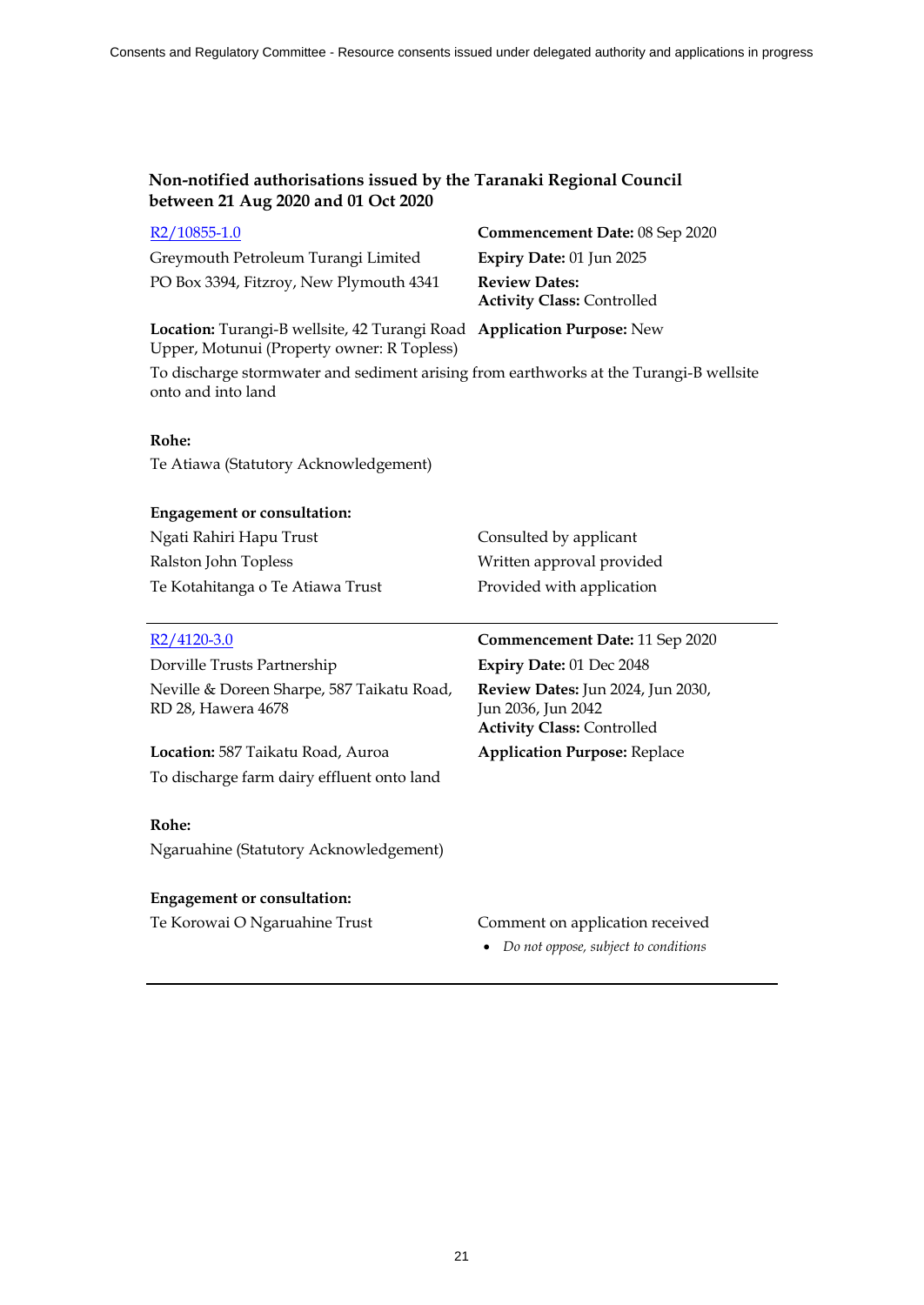| R <sub>2</sub> /10857-1.0                                            | Commencement Date: 15 Sep 2020                                                  |
|----------------------------------------------------------------------|---------------------------------------------------------------------------------|
| NZL Forestry Group Limited                                           | Expiry Date: 01 Jun 2023                                                        |
| PO Box 148, Dannevirke 4942                                          | <b>Review Dates:</b><br><b>Activity Class: Restricted discretionary</b>         |
| Location: 237B Taumatatahu Road,<br>Ngamatapouri                     | <b>Application Purpose: New</b>                                                 |
| To undertake earthworks relating to harvesting a plantation forestry |                                                                                 |
| Rohe:                                                                |                                                                                 |
| Ngaa Rauru Kiitahi                                                   |                                                                                 |
| <b>Engagement or consultation:</b>                                   |                                                                                 |
| Te Kaahui o Rauru - Legal Entity of Ngaa<br>Rauru Kiitahi            | Provided with application                                                       |
|                                                                      |                                                                                 |
| $R2/2202-3.0$                                                        | <b>Commencement Date: 16 Sep 2020</b>                                           |
| Paul & Robyn Mander                                                  | Expiry Date: 01 Dec 2044                                                        |
| 94 Ackworth Road, RD 3, New Plymouth 4373                            | Review Dates: Jun 2026, Jun 2032, Jun 2038<br><b>Activity Class: Controlled</b> |
| Location: 94 Ackworth Road, Lepperton                                | <b>Application Purpose: Replace</b>                                             |
| To discharge farm dairy effluent onto land                           |                                                                                 |
| Rohe:                                                                |                                                                                 |
| Te Atiawa (Statutory Acknowledgement)                                |                                                                                 |
| <b>Engagement or consultation:</b>                                   |                                                                                 |
| Te Kotahitanga o Te Atiawa Trust                                     | Comment on application received                                                 |
|                                                                      | Generally consistent with Iwi Environmental<br>Management Plan                  |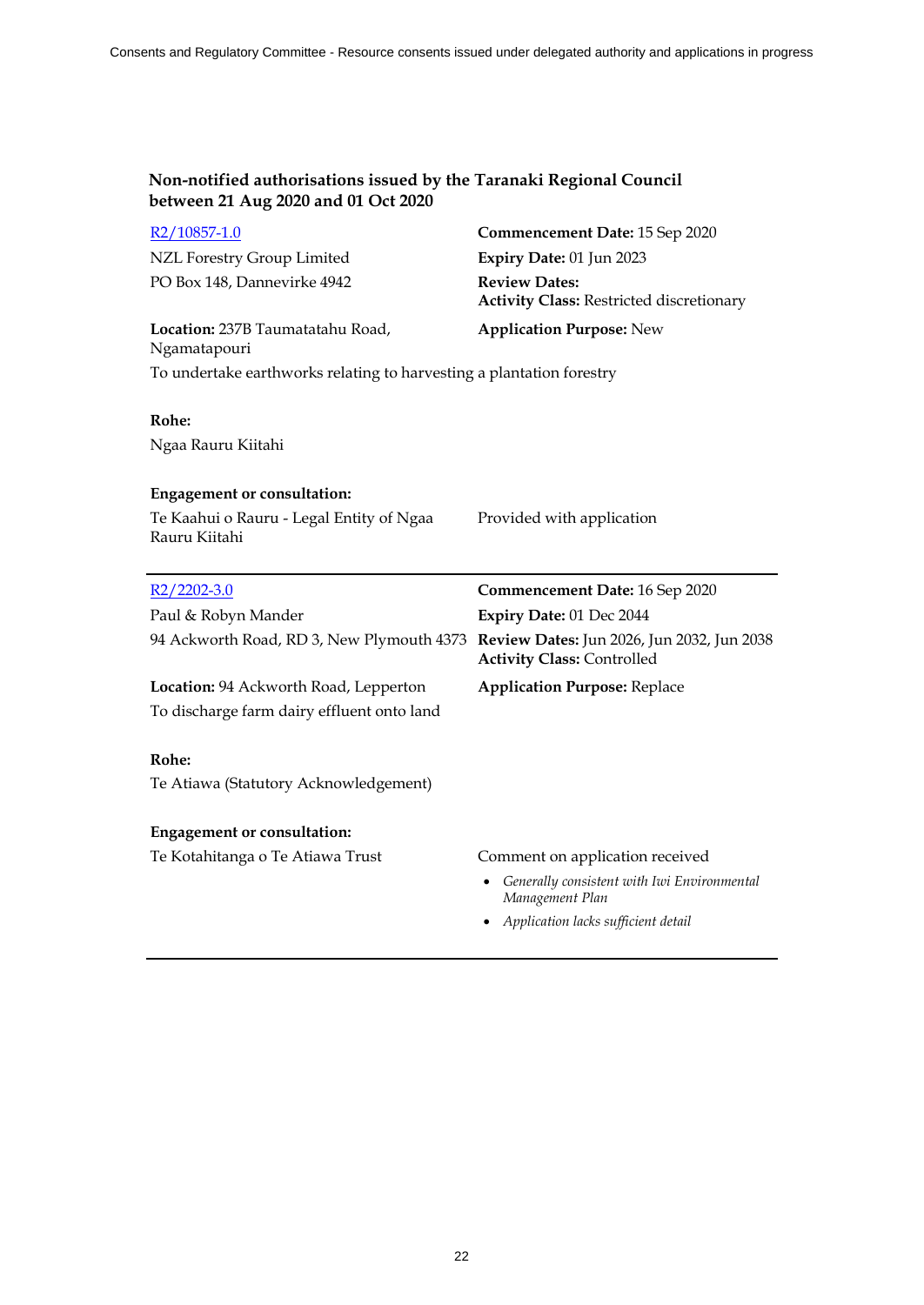| $R2/9880-1.1$                       | Commencement Date: 16 Sep 2020                                        |
|-------------------------------------|-----------------------------------------------------------------------|
| Methanex NZ Limited                 | Expiry Date: 01 Jun 2032                                              |
| Private Bag 2011, New Plymouth 4342 | <b>Review Dates:</b> Jun 2026<br><b>Activity Class: Discretionary</b> |

**Location:** Omata Tank Farm 2, Centennial Drive, New Plymouth

**Application Purpose:** Change

To discharge stormwater from a methanol storage facility at the Omata tank farm 2 into the Herekawe Stream

Change of consent conditions to allow increase in chloride limit of discharge

# **Rohe:**

Taranaki (Statutory Acknowledgement) Te Atiawa (Statutory Acknowledgement)

# **Engagement or consultation:**

| Te Kahui o Taranaki Trust        | Provided with application |
|----------------------------------|---------------------------|
| Te Kotahitanga o Te Atiawa Trust | Provided with application |

| R <sub>2</sub> /9881-1.1                                              | Commencement Date: 16 Sep 2020                                 |
|-----------------------------------------------------------------------|----------------------------------------------------------------|
| Methanex NZ Limited                                                   | Expiry Date: 01 Jun 2032                                       |
| Private Bag 2011, New Plymouth 4342                                   | Review Dates: Jun 2026<br><b>Activity Class: Discretionary</b> |
| <b>Location:</b> Omata Tank Farm 1, Centennial<br>Drive, New Plymouth | <b>Application Purpose: Change</b>                             |

To discharge stormwater from a methanol storage facility at the Omata tank farm 1 into the Herekawe Stream

Change of consent conditions to allow increase in chloride limit of discharge

### **Rohe:**

Taranaki (Statutory Acknowledgement) Te Atiawa (Statutory Acknowledgement)

# **Engagement or consultation:**

| Te Kahui o Taranaki Trust        | Provided with application |
|----------------------------------|---------------------------|
| Te Kotahitanga o Te Atiawa Trust | Provided with application |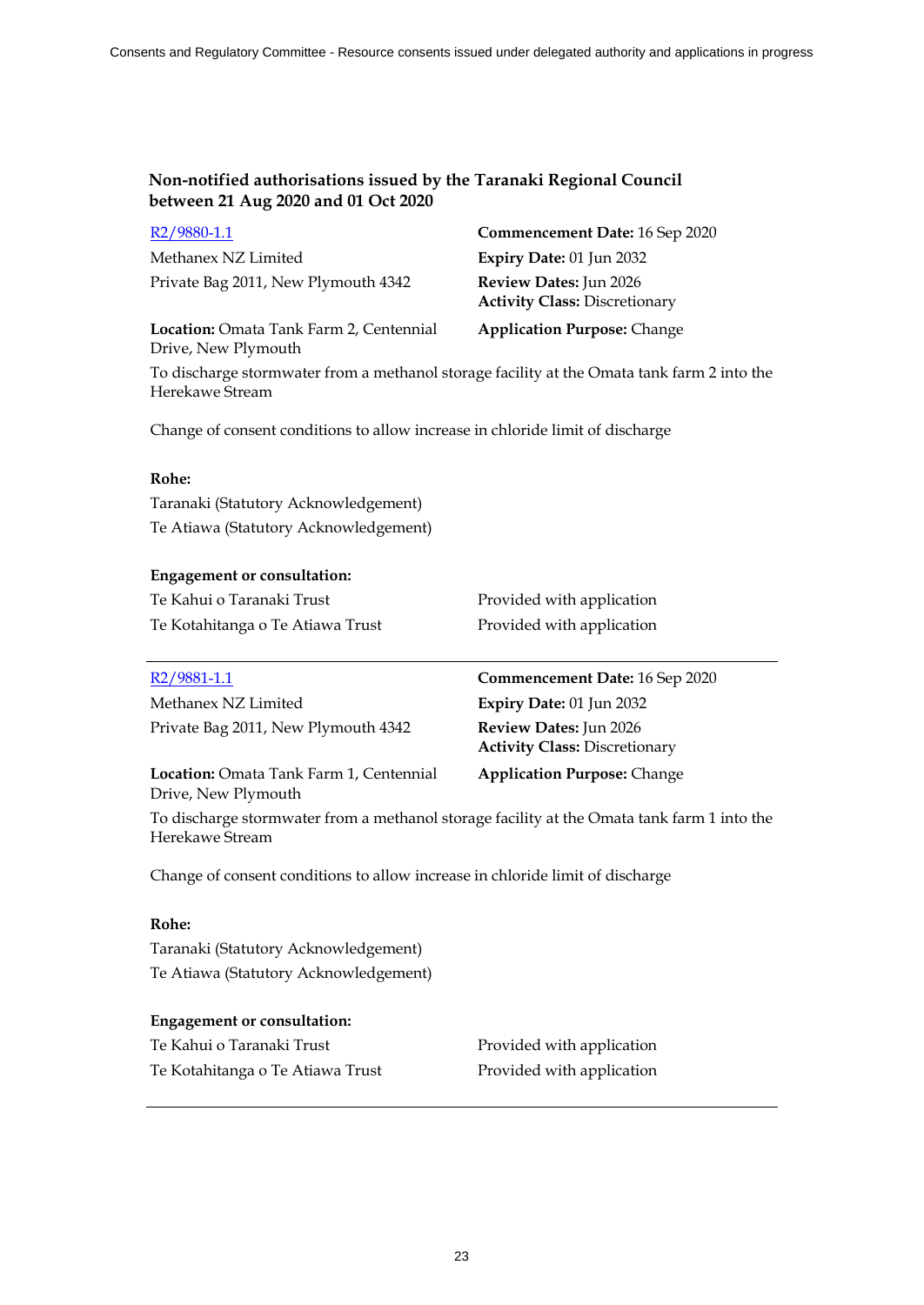Michael & Kathryn Edgcombe **Expiry Date:** 01 Dec 2045

**Location:** 320 Mana Road, Ratapiko **Application Purpose:** Replace To discharge farm dairy effluent onto land

# R2/3483-3.0 **Commencement Date:** 18 Sep 2020 320 Mana Road, RD 10, Inglewood 4390 **Review Dates:** Jun 2027, Jun 2033, Jun 2039 **Activity Class:** Controlled

# **Rohe:**

Ngati Maru

| $R2/6358-2.0$                                          | Commencement Date: 18 Sep 2020                                        |
|--------------------------------------------------------|-----------------------------------------------------------------------|
| C & A Dairies Limited                                  | Expiry Date: 01 Dec 2026                                              |
| P K Knowles, 2138 Egmont Road, RD 6,<br>Inglewood 4386 | Review Dates: Jun 2022, Jun 2024<br><b>Activity Class: Controlled</b> |
| Location: 2138 Egmont Road, Kaimiro                    | <b>Application Purpose: Replace</b>                                   |

To discharge farm dairy effluent onto land and after treatment in an oxidation pond system into an unnamed tributary of the Waiwhakaiho River if the land disposal area is unsuitable for effluent disposal

### **Rohe:**

Taranaki (Statutory Acknowledgement) Te Atiawa (Statutory Acknowledgement)

# **Engagement or consultation:**

| New Plymouth District Council    | Provided with application |
|----------------------------------|---------------------------|
| Te Kahui o Taranaki Trust        | Provided with application |
| Te Kotahitanga o Te Atiawa Trust | Provided with application |

24